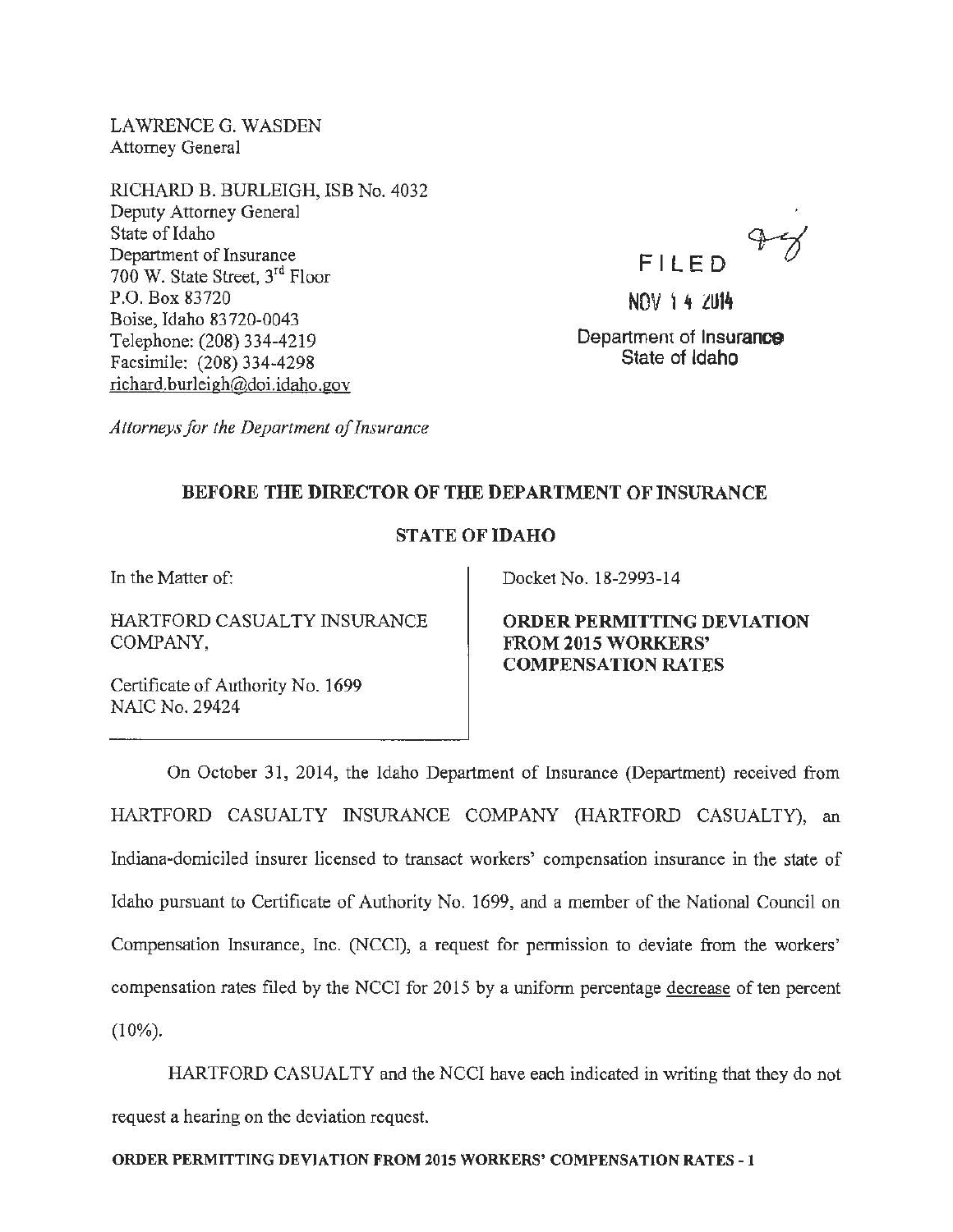The Department's Director (Director), having reviewed and being fully apprised of HARTFORD CASUALTY's request to deviate from the Idaho workers' compensation premium rates filed by the NCCI for 2015, and the requirements of Idaho Code  $\S$  41-1614, has determined that the requested rate deviation is justified.

NOW, THEREFORE, IT IS HEREBY ORDERED, pursuant to Idaho Code§ 41-1614, that HARTFORD CASUALTY's request to deviate by a uniform percentage decrease of ten percent (10%) from the workers' compensation rates filed by the NCCI for 2015, exclusive of terrorism rates, is GRANTED. This deviation from the Idaho workers' compensation premium rates filed by the NCCI for 2015 shall take effect on January 1, 2015, and shall remain in effect for one year from that date unless terminated sooner with the approval of the Director.

DATED this  $\mu$   $\frac{1}{\sqrt{1-\frac{1}{\text{day of November}}}$ , 2014.

STATE OF IDAHO DEPARTMENT OF INSURANCE

Clean /eal

Director